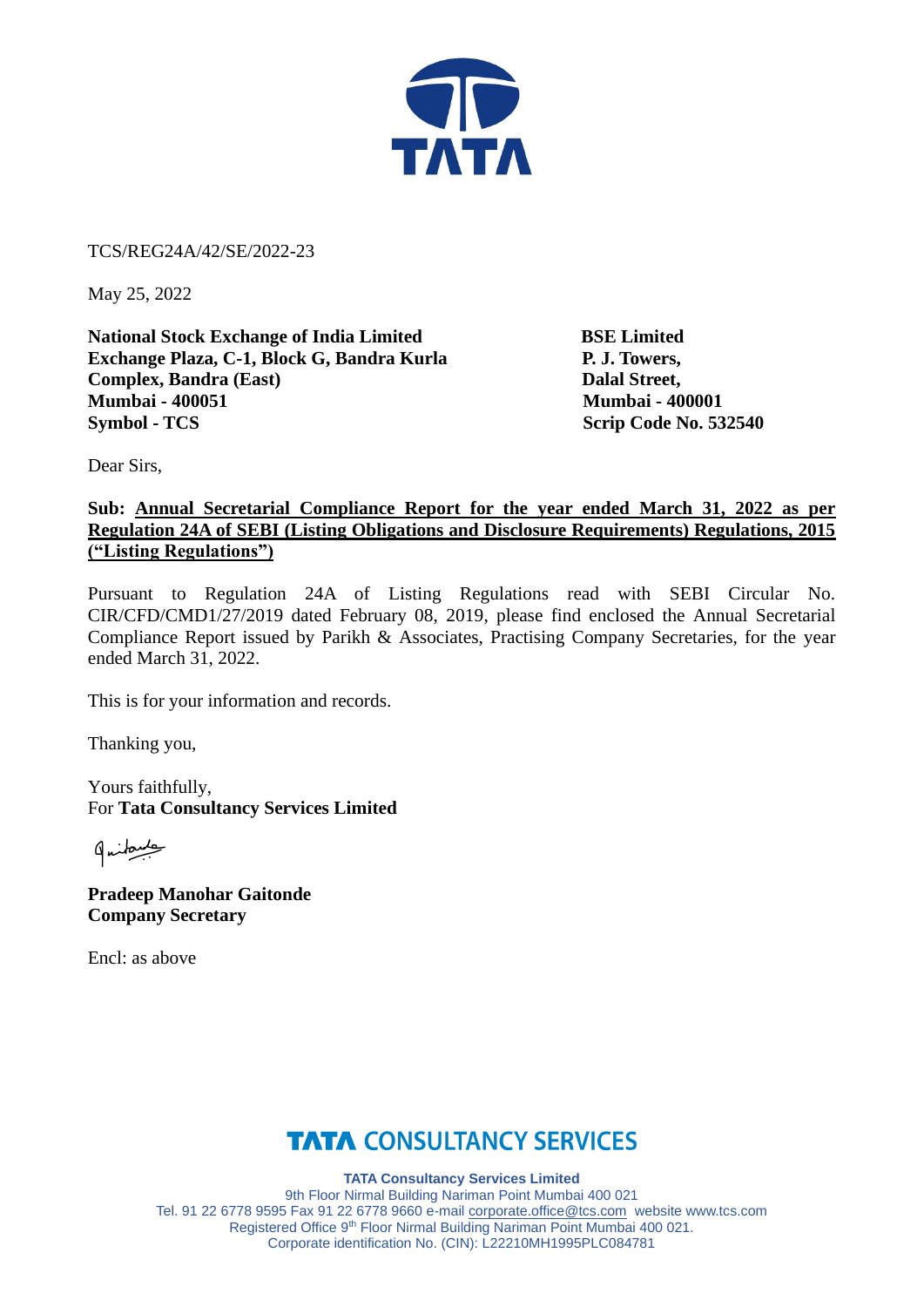

## Secretarial Compliance Report of Tata Consultancy Services Limited for the year ended March 31, 2022

To, Tata Consultancy Services Limited 9th Floor, Nirmal Building, Nariman Point, Mumbai - 400021

We have examined:

- Consultancy Services Limited ("the listed entity"),
- 
- 
- certification,

for the year ended March 31, 2022 ("Review Period") in respect of compliance with the provisions of :

- circulars, guidelines issued thereunder; and
- a Consultancy Services Limited<br>
Floor, Nimnal Building,<br>
inan Point,<br>
mbai 400021<br>
have examined:<br>
all the decuments and records made available to us and explanation provided by Tata<br>
Consultancy Services Limited ("the l Consultancy Services Limited<br>
Concy, Nirmal Building,<br>
cloor, Nirmal Building,<br>
mbai - 400021<br>
all the decurients and records made available to us and explanation provided by Tata<br>
Consultancy Services Limited ("the listed Regulations, circulars, guidelines issued thereunder by the Securities and Exchange Board of India ("SEBI");

The specific Regulations (including amendments, modifications from time to time), whose provisions and the circulars/ guidelines issued thereunder, have been examined, include:-

- Requirements ) Regulations, 2015;
- a) all the documents and records made available to us and explanation provided by **Tata**<br>
Consultancy Services Limited ("the listed entity").<br>
b) the filings/submissions made by the listed entity to the stock exchanges,<br>
c b) the filings/ submitssions made by the listed entity to the stock exchanges,<br>
c) Website of the listed entity,<br>
d) any other document/ filing, as may be relevant, which has been relied upon to make this<br>
certification,<br> Requirements) Regulations, 2018 and amendments from time to time; (Not applicable to the company during the review period)
- Takeovers) Regulations, 2011;
- 
- certification,<br>
the year ended March 31, 2022 ("Review Period") in respect of compliance with the<br>
visions of :<br>
a) the Securities and Exchange Board of India Act, 1992 ("SEBI Act") and the Regulations,<br>
oriently syndichie the year ended March 31, 2022 ("Review Period") in respect of compliance with the<br>
weights of the Securities and Exchange Board of India Act, 1992 ("SEBI Act") and the Regulations,<br>
circulars, guidelines issued thereunder, e) the Securities and Exchange Board of India Act, 1992 ("SEBI Act") and the Regulations,<br>
dirculars, guidelines issued thereunder, and<br>
b) the Securities Contracts (Regulation) Act, 1956 ("SCRA"), rules made thereunder an 2014 and Securities and Exchange Board of India (Share Based Employee Benefits and Sweat Equity) Regulations, 2021; (Not applicable to the company during the review period) b) the Securities Contracts (Regulation) Act, 1956 ("SCRA"), rules made thereunder and the Regulations, circulars, guidelines issued thereunder by the Securities and Exchange Board of India ("SEBI");<br>specific Regulations (
- Regulations, 2008 and The Securities and Exchange Board of India (Issue and Listing of Non-Convertible Securities) Regulations, 2021; (Not applicable to the company during the review period)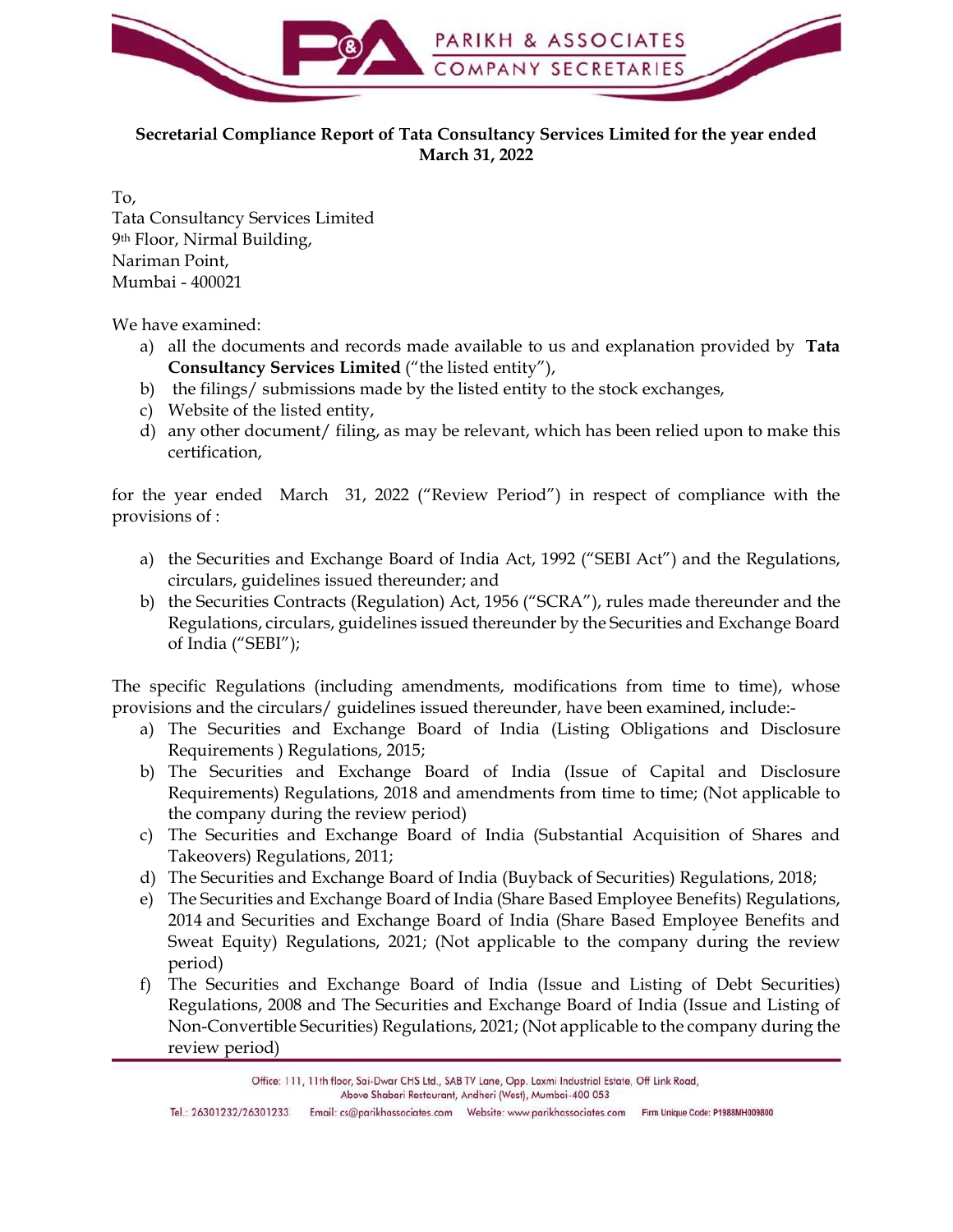- **Continuation Sheet**<br>g) The Securities and Exchange Board of India (Issue and Listing of Non-Convertible<br>Redeemable Preference Shares) Regulations, 2013; and The Securities and Exchange Board<br>of India (Issue and Listing of Redeemable Preference Shares) Regulations, 2013; and The Securities and Exchange Board of India (Issue and Listing of Non-Convertible Securities) Regulations, 2021; (Not applicable to the company during the review period) **Continuation Sheet**<br>
Redeemable Preference Shares) Regulations, 2013; and The Securities and Exchange Board<br>
of India (Issue and Listing of Non-Convertible Securities) Regulations, 2021; (Not<br>
applicable to the company du **Continuation Sheet**<br>
gy) The Securities and Exchange Board of India (Issue and Listing of Non-Convertible<br>
Redeemable Preference Shares) Regulations, 2013; and The Securities and Exchange Board<br>
of India (Issue and Listin continuation Sheet<br>
generalle Preference Shares) Regulations, 2013; and The Securities and Exchange Board<br>
of India (Issue and Listing of Non-Convertible Securities) Regulations, 2021; (Not<br>
applicable to the company durin
- 2015;
- 2018;

| guidelines issued thereunder, except in respect of matters specified below:-<br><b>Deviations</b><br>Sr. No.<br><b>Compliance Requirement</b><br>Observations/<br>(Regulations / circulars/<br>Remarks of the<br>guidelines including specific<br>Practicing<br><b>Company Secretary</b><br>clause)<br><b>NIL</b><br>The listed entity has maintained proper records under the provisions of the above<br>Regulations and circulars/ guidelines issued thereunder in so far as it appears from our<br>examination of those records.<br>The following are the details of actions taken against the listed entity/ its promoters/<br>c)<br>directors/ material subsidiaries either by SEBI or by Stock Exchanges (including under<br>the Standard Operating Procedures issued by SEBI through various circulars) under the<br>aforesaid Acts/ Regulations and circulars/ guidelines issued thereunder: | The listed entity has complied with the provisions of the above Regulations and circulars/                                                                                                                                                                     |    |       |  |                                                                                           |
|------------------------------------------------------------------------------------------------------------------------------------------------------------------------------------------------------------------------------------------------------------------------------------------------------------------------------------------------------------------------------------------------------------------------------------------------------------------------------------------------------------------------------------------------------------------------------------------------------------------------------------------------------------------------------------------------------------------------------------------------------------------------------------------------------------------------------------------------------------------------------------------------------|----------------------------------------------------------------------------------------------------------------------------------------------------------------------------------------------------------------------------------------------------------------|----|-------|--|-------------------------------------------------------------------------------------------|
| b)                                                                                                                                                                                                                                                                                                                                                                                                                                                                                                                                                                                                                                                                                                                                                                                                                                                                                                   | based on the above examination and considering the relaxations granted by the Ministry of<br>porate Affairs and Securities and Exchange Board of India warranted due to the spread of the<br>VID-19 pandemic, We hereby report that, during the Review Period: |    |       |  |                                                                                           |
|                                                                                                                                                                                                                                                                                                                                                                                                                                                                                                                                                                                                                                                                                                                                                                                                                                                                                                      |                                                                                                                                                                                                                                                                |    |       |  |                                                                                           |
|                                                                                                                                                                                                                                                                                                                                                                                                                                                                                                                                                                                                                                                                                                                                                                                                                                                                                                      |                                                                                                                                                                                                                                                                |    |       |  |                                                                                           |
|                                                                                                                                                                                                                                                                                                                                                                                                                                                                                                                                                                                                                                                                                                                                                                                                                                                                                                      |                                                                                                                                                                                                                                                                |    |       |  |                                                                                           |
|                                                                                                                                                                                                                                                                                                                                                                                                                                                                                                                                                                                                                                                                                                                                                                                                                                                                                                      |                                                                                                                                                                                                                                                                | a) |       |  |                                                                                           |
| and circulars/ guidelines issued thereunder;                                                                                                                                                                                                                                                                                                                                                                                                                                                                                                                                                                                                                                                                                                                                                                                                                                                         |                                                                                                                                                                                                                                                                |    | 2018; |  | i) The Securities and Exchange Board of India (Depositories and Participant) Regulations, |

- Regulations and circulars/ guidelines issued thereunder in so far as it appears from our examination of those records.
- directors/ material subsidiaries either by SEBI or by Stock Exchanges (including under the Standard Operating Procedures issued by SEBI through various circulars) under the aforesaid Acts/ Regulations and circulars/ guidelines issued thereunder:

| Sr. | Action taken by | Details of | Details of action | Observations/      |
|-----|-----------------|------------|-------------------|--------------------|
| No. |                 | violation  | taken E.g. fines, | remarks of the     |
|     |                 |            | warning letter,   | Practicing         |
|     |                 |            | debarment, etc.   | Company            |
|     |                 |            |                   | Secretary, if any. |
|     |                 | NIL        |                   |                    |